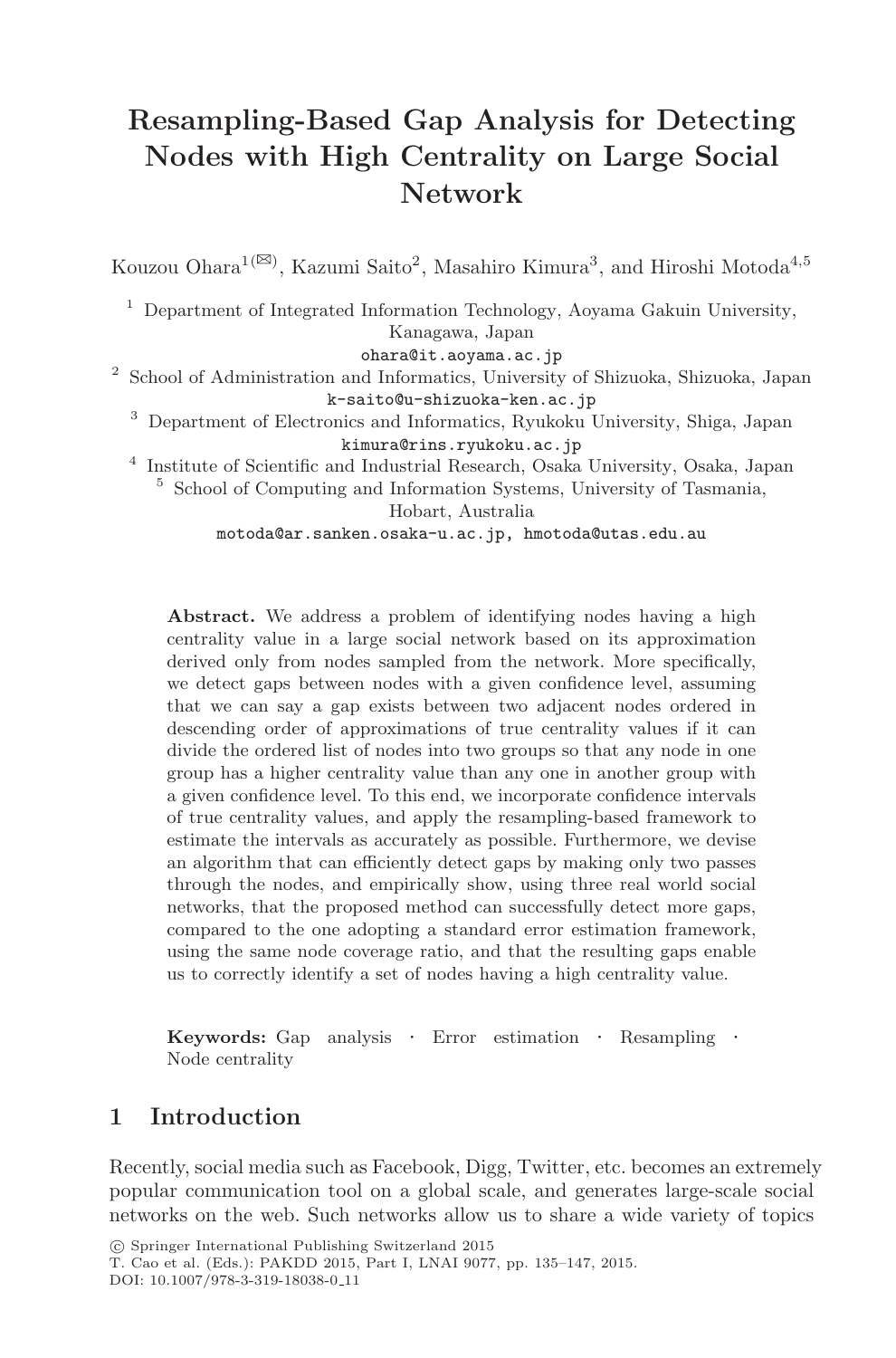that have been posted on social media because those topics can rapidly and widely spread through the networks. Thus, in recent years, social media plays an important role as information infrastructure, and social networks constructed on it have been extensively investigated from various angles [4,8].

In such social network analysis, we can get an insight into some features of a given network by using the node centrality  $[1,3,5,7,14]$ , which characterizes nodes in the network based on its topology. Typical ones include the degree, closeness, and betweenness centralities. Some of them such as the degree centrality are based only on the information of neighboring nodes of a target node, but some others are also on global structure of a network. For example, to compute the betweenness centrality, we have to enumerate paths between arbitrary node pairs, which is computationally very expensive. Since a social network on the web can easily grow in size, it is crucial to efficiently compute values of such a centrality to analyze a large network.

To this kind of problem on scalability, sampling-based approaches have been proposed so far [6,10,11], which investigate sampling methods that can obtain better approximations of true centrality values. Those methods are roughly categorized into uniform sampling, non-uniform sampling, and traversal/walk-based sampling. In contrast to them, we proposed a framework that ensures the accuracy of the approximations under uniform sampling [13], in which we estimated the approximation error referred to as resampling error by considering all possible partial networks of a fixed size that are generated by resampling nodes according to a given coverage ratio and approximated centrality values derived from them. It is empirically shown that the resampling-based framework provides a tighter approximation error with a higher confidence level than the traditional standard error in statistics under a given sampling ratio.

Unlike these existing approaches, in this paper, we consider detecting a set of nodes having a high centrality value only from approximations derived from sampled nodes with an adequate confidence level, instead of trying to accurately estimate the centrality value itself. We are interested in such nodes because they tend to play an important role for information diffusion on the network. To this end, we consider a list of nodes in descending order of the approximate centrality value, and devise an algorithm to efficiently detect gaps that exist between two adjacent nodes in the list. Here, we say a gap, or a boundary exists between two adjacent nodes in the list if it can divide the ordered list of nodes into two groups so that any node belonging to one group has a higher centrality value than any node in another group with a given confidence level. We incorporate confidence intervals of true centrality values for each node to detect such gaps, and adopt the above resampling-based estimation framework to estimate the confidence intervals as accurately as possible. The results of extensive experiments on three real world social networks demonstrate that using the resampling error for detecting gaps outperforms using the standard error in terms of the number of gaps detected, and that the resulting gaps allow us to correctly identify nodes having a high centrality value.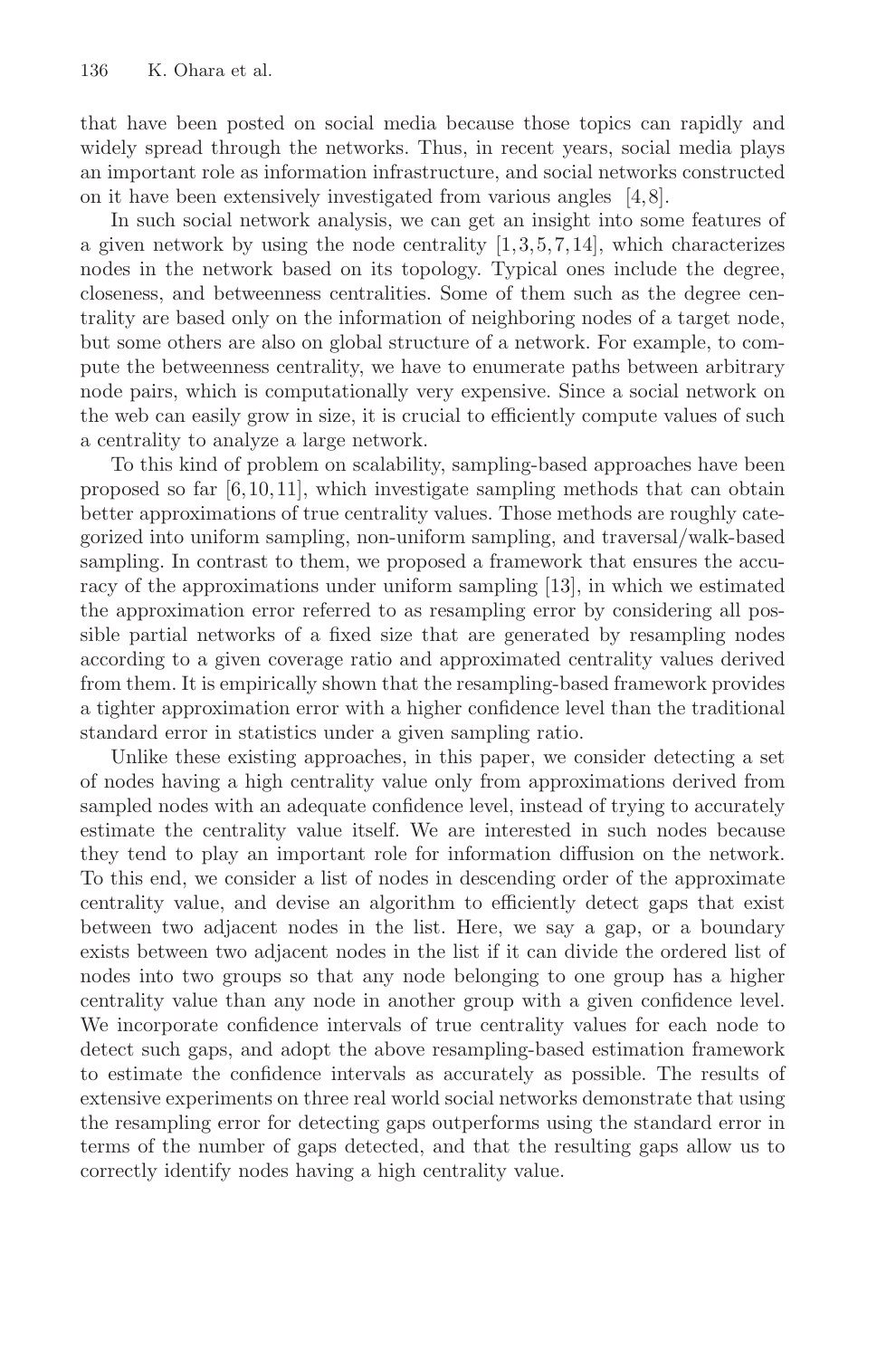### **2 Resampling-Based Estimation Framework**

In this section, according to the work [13], we revisit the resampling-based framework for estimating an approximation error with a given confidence level and its application to computing the node centrality.

#### **2.1 General Framework**

Let S be a set of objects such that  $|S| = L$ , and f a function that assigns a value to each object  $s \in S$ . Then, the problem we address is estimating the average  $\mu$ over the set of entire values  $\{f(s) | s \in S\}$  only from its arbitrary subset of partial values  $\{f(t)|t \in T \subset S\}$ . Let  $\mu(T)$  be the partial average over a subset T whose number of elements is  $N$ , *i.e.*,  $\mu(T) = (1/N) \sum_{t \in T} f(t)$ . Then, we consider using this partial average  $\mu(T)$  as an approximate solution of the true average  $\mu$  and estimating an expected approximation error  $RE(N)$ , referred to as resampling error, which is the difference between  $\mu$  and  $\mu(T)$ , with respect to the number of elements N, if L is too large to compute  $\mu$ . Given  $\mathcal{T} \subset 2^S$  that is a family of subsets of S such that  $|T| = N$  for  $T \in \mathcal{T}$ , the resampling error  $RE(N)$  is defined as follows:

$$
RE(N) = \sqrt{\langle (\mu - \mu(T))^2 \rangle_{T \in \mathcal{T}}} = \sqrt{\left(\frac{L}{N}\right)^{-1} \sum_{T \in \mathcal{T}} \left(\mu - \frac{1}{N} \sum_{t \in T} f(t)\right)^2} = C(N)\sigma,
$$
\n(1)

where the factor  $C(N) = \sqrt{(L-N)/((L-1)N)}$  and  $\sigma =$  $\sqrt{L^{-1}\sum_{s\in S}(f(s)-\mu)^2}$  is the standard deviation. Note that since the estimation error of Equation (1) is regarded as the standard deviation with respect to the number of elements  $N$ , we can claim from a statistical viewpoint that for a given subset T such that  $|T| = N$ , and its partial average value  $\mu(T)$ , the probability that  $|\mu(T) - \mu|$  is larger than  $1.96 \times RE(N)$ , is less than 5%. In other words, the range of  $\mu(T) \pm 1.96 \times RE(N)$  is regarded as the 95% confidence interval of  $\mu$ .

On the other hand, we can consider a standard approach to this problem that is based on the i.i.d. (independently identical distribution) assumption. More specifically, for a given subset T that has N elements, that is,  $T = \{t_1, \dots, t_N\}$ , it is assumed that each element  $t \in T$  is independently selected according to some distribution  $p(t)$  such as an empirical distribution  $p(t)=1/L$ . Then, the standard error  $SE(N)$  based on this assumption is defined as follows:

$$
SE(N) = \sqrt{\langle (\mu - \mu(T))^2 \rangle} = \sqrt{\sum_{t_1 \in S} \cdots \sum_{t_N \in S} \left( \mu - \frac{1}{N} \sum_{n=1}^N f(t_n) \right)^2 \prod_{n=1}^N p(t_n)} = D(N)\sigma,
$$
\n(2)

where  $D(N)=1/$ N and  $\sigma$  is the standard deviation.

It is noted that the difference between Equations (1) and (2) is only their coefficient terms,  $C(N)$  and  $D(N)$ , and that  $C(N) \leq D(N)$ ,  $C(L) = 0$  and  $D(L) \neq 0$ . Namely,  $RE(N) \leq SE(N)$  for any N, and  $RE(N)$  becomes 0 when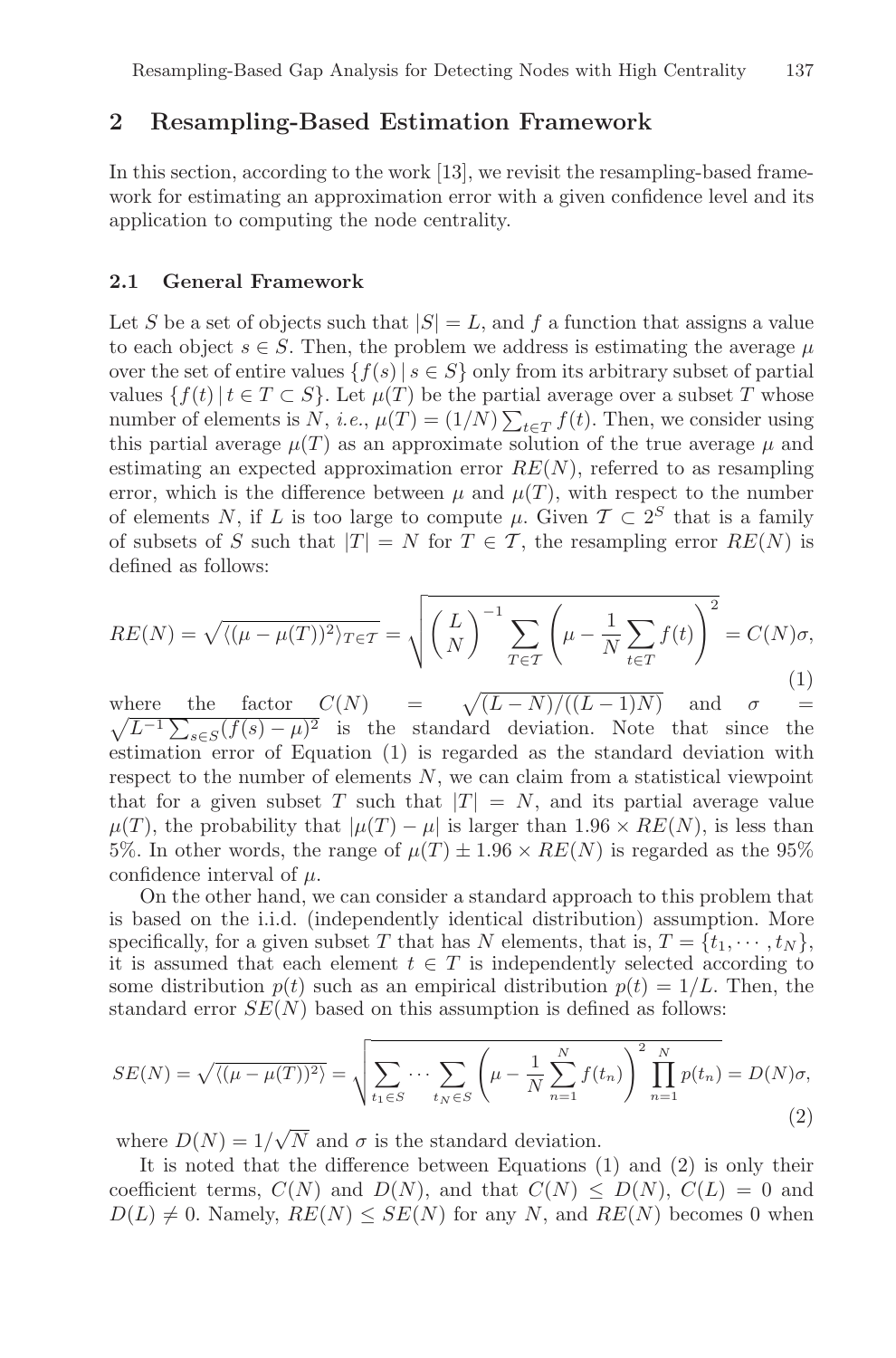$N = L$ , but not  $SE(N)$ . Note that the true standard deviation  $\sigma$  is needed in both Equations (1) and (2), but in practice, we can use, instead of  $\sigma$ , the standard deviation  $\sigma'$  that is derived from a subset  $S'$  ( $\subset S$ ) such that  $|S'| = L'$ is small enough to compute  $\sigma'$  within a reasonable time if  $|S|$  is too large to compute  $\sigma$ , which is just the case where sampling is needed.

#### **2.2 Application to Node Centrality Estimation**

Next, we present the way to apply the above estimation framework to node centrality estimation of a social network that is represented as a directed graph  $G = (V, E)$ , where V and  $E (C V \times V)$  are the sets of all the nodes and the links in the network, respectively. Here, we consider two node centrality measures, the closeness centrality and the betweenness centrality as in [13].

The closeness  $cls_G(u)$  of a node u on a graph G is defined as

$$
cls_G(u) = \frac{1}{(|V|-1)} \sum_{v \in V, v \neq u} \frac{1}{spl_G(u, v)},
$$
\n(3)

where  $spl<sub>G</sub>(u, v)$  stands for the shortest path length from u to v in G, and we set  $spl<sub>G</sub>(u, v) = \infty$  when node v is unreachable from node u on G. Intuitively, a node  $u$  has a high value for this closeness centrality if a large number of nodes are reachable from  $u$  within relatively short path lengths. A standard technique for computing  $cls_G(u)$  of each node  $u \in V$  is the burning algorithm [12] whose computational complexity is  $O(|E|)$ . Thus, it takes a large amount of computation time for a huge social network consisting of millions of nodes. To apply the above estimation framework to the computation of an approximation of the closeness centrality  $cls_G(u)$  of each node  $u \in V$ , we instantiate the set of objects S and the function f to this problem. In fact, we consider  $S_u$  =  $V \setminus \{u\}$  as the set S and  $f_u(v)=1/spl<sub>G</sub>(u, v)$  as the function f, and thereby can calculate a partial average value  $cls_G(u; T)$  from an arbitrary subset  $T \subset S_u \cup \{u\}$ and its approximation error,  $RE(u; |T|)$  and  $SE(u; |T|)$ , according to the above framework.

Next, the betweenness  $btw_G(u)$  of a node u on a graph G is defined as

$$
btw_G(u) = \frac{1}{(|V|-1)(|V|-2)} \sum_{v \in V, v \neq u} \left( \sum_{w \in V, w \neq u, w \neq v} \frac{nsp_G(v, w; u)}{nsp_G(v, w)} \right), \quad (4)
$$

where  $nsp<sub>G</sub>(v, w)$  is the number of the shortest paths from v to w in G, and  $nsp<sub>G</sub>(v, w; u)$  is the number of the shortest paths from v to w that pass through node  $u$ . Thus, the betweenness of a node  $u$  becomes high if a large number of shortest paths between two nodes pass through node u. The Brandes algorithm [2] is a standard technique for computing  $btw_G(u)$  of each node  $u \in V$  and its computational complexity is  $O(|E|)$ . Thus, it requires a large amount of computation time for a large social network, too. Again, we consider instantiating S and f of the above estimation framework for computing an approximation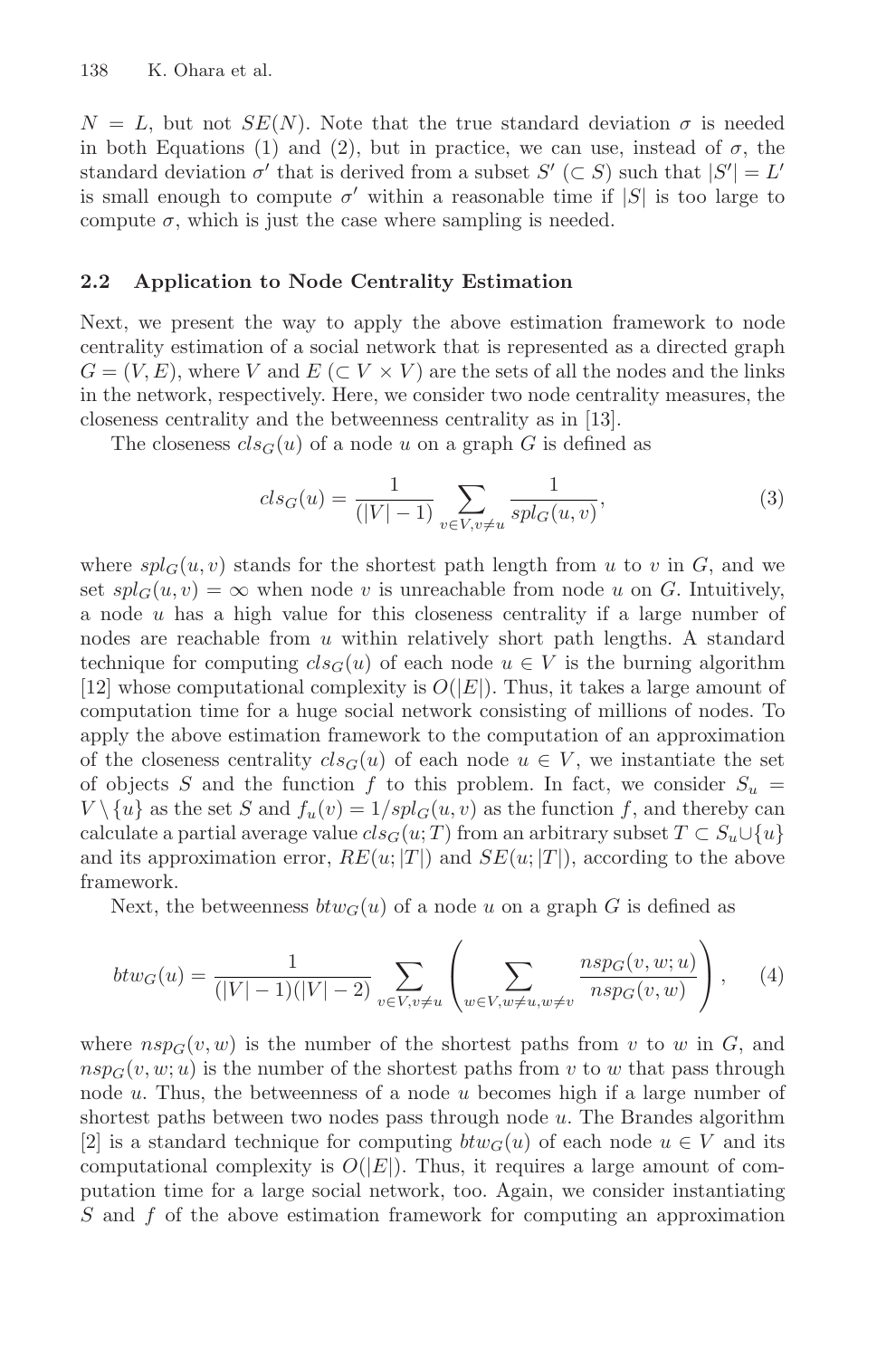of the betweenness centrality  $btw_G(u)$ . More specifically, we regard the expression inside the large parentheses in Equation (4) as a function  $btw_G(u; v)$ , the betweenness of node  $u$  that restricts its starting node to  $v$ . Then, by considering  $S_u = V \setminus \{u\}$  and  $f_u(v) = \frac{btw_G(u; v)}{ |V| - 2}$ , we can calculate a partial average value  $btw_G(u; T)$  from an arbitrary subset  $T \subset S_u \cup \{u\}$  and its estimation error,  $RE(u; |T|)$  and  $SE(u; |T|)$ , based on the above estimation framework.

### **3 Gap Detection Method**

In this section, we consider the way to detect a set of nodes having a high centrality value with a given confidence level based only on centrality values estimated from a subset of nodes in a network. First of all, we formally define the problem we address here. For a network  $G(V, E)$ , let  $\mu_G(v)$  be the true value of a certain centrality measure for node  $v \in V$ ,  $\mu_G(v;T)$  be its estimation derived only from a subset of nodes  $T \subseteq V$ , and  $\sigma(v;|T|)$  be its approximation error such as  $RE(v; |T|)$  and  $SE(v; |T|)$ . In addition, given a node v, let  $V_H(v; T)$  ${u \in V; \mu_G(u;T) \geq \mu_G(v;T)}$  and  $V_L(v;T) = {w \in V; \mu_G(w;T) < \mu_G(v;T)}$ be disjoint partitions of V with respect to  $\mu_G(v;T)$ . Then, incorporating the confidence interval estimation in statistics, the problem can be defined as finding out all nodes  $v \in V$  that satisfy the following inequality for  $\forall u \in V_H(v;T)$  and  $\forall w \in V_L(v;T)$ :

$$
\mu_G(u;T) - z(\alpha) \cdot \sigma(u;|T|) > \mu_G(w;T) + z(\alpha) \cdot \sigma(w;|T|)
$$
\n<sup>(5)</sup>

where  $0 < \alpha < 1$  and  $z(\alpha)$  is the upper  $\alpha/2$  critical value of the standard normal distribution. In other words,  $\mu_G(u) > \mu_G(w)$  holds for  $\forall u \in V_H(v;T)$  and  $\forall w \in V_L(v;T)$  with the confidence level  $C = 100(1 - \alpha)\%$ . Here, the upper half set  $V_H(v;T)$  is a set that we want to identify, and we say that a gap exists between v and  $v' \in \arg \max_{w \in V_L(v;T)} \mu_G(w;T)$ . It is obvious that a straightforward approach to this problem requires the computational complexity of  $O(|V|^3)$ because it has to check  $|V_H(v;T)||V_L(v;T)|$  pairs of nodes for each v, which is not acceptable when a given social network is very large.

To cope with this, we first consider a lower error bound of  $V_H(v;T)$  and an upper error bound of  $V_L(v;T)$ , respectively defined as  $LB(V_H(v;T); \alpha) = \min_{u \in V_H(v)} (\mu_G(u;T) - z(\alpha)\sigma(u;T))$  and  $UB(V_L(v;T); \alpha) =$  $\max_{w \in V_L(v)} (\mu_G(w; T) + z(\alpha)\sigma(w; |T|))$ . Hereafter, for simplicity,  $LB(V_H(v; T); \alpha)$ and  $UB(V_L(v; T); \alpha)$  are denoted by  $LB(V_H(v); T, \alpha)$  and  $UB(V_L(v); T, \alpha)$ , respectively. Then, we focus on the fact that the above problem is reduced to finding all nodes  $v \in V$  that satisfy the relation  $LB(V_H(v); T, \alpha) > UB(V_L(v); T, \alpha)$ for given  $\alpha$ . Since both  $LB(V_H(v); T, \alpha)$  and  $UB(V_L(v); T, \alpha)$  can be simultaneously computed for arbitrary  $v \in V$  by making only one pass through V, the total computational complexity becomes  $O(|V|^2)$ , which is smaller than  $O(|V|^3)$ , but it is still hard to find all of such nodes when the size of a network gets larger.

Thus, we further consider an ordered list  $(v_1, v_2, \dots, v_{|V|})$  of nodes in V resulted from sorting them in descending order of the value of  $\mu_G(v;T)$ , *i.e.*,  $\mu_G(v_i;T) \geq \mu_G(v_{i+1};T)$  for  $i \in \{1,\dots,|V|-1\}$ . Then,  $LB(V_H(v_k);T,\alpha)$  is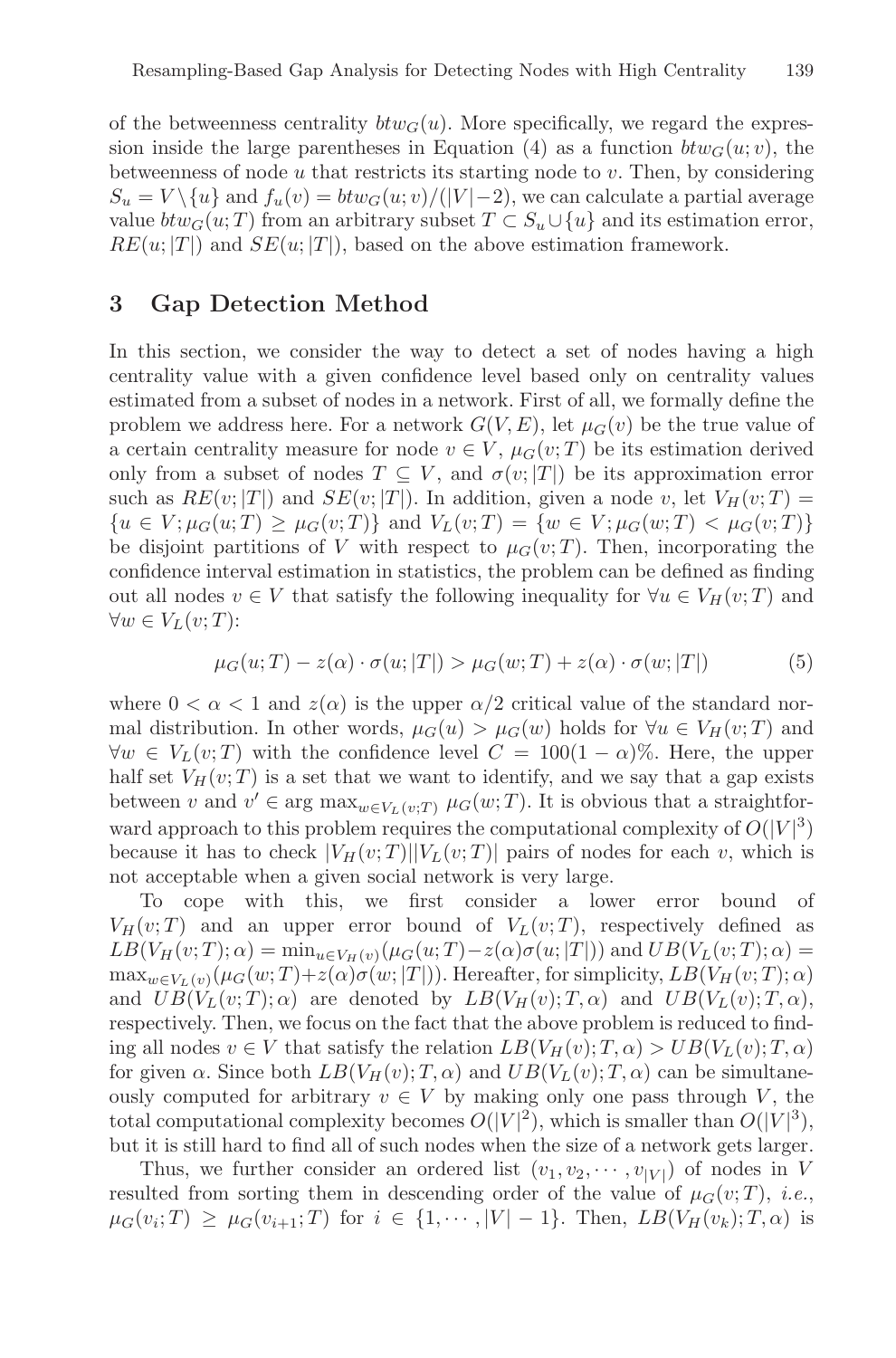recursively defined as  $LB(V_H(v_k); T, \alpha) = \min(LB(V_H(v_{k-1}); T, \alpha), \mu_G(v_k; T)$  $z(\alpha)\sigma(v_k;|T|)$ ). As well,  $UB(V_L(v_k);T,\alpha)$  is defined as  $UB(V_L(v_k);T,\alpha)$  =  $\max(UB(V_L(v_{k+1});T,\alpha), \mu_G(v_{k+1};T) + z(\alpha)\sigma(v_{k+1};T)).$  Considering these definitions, we can compute  $LB(V_H(v);T,\alpha)$  and  $UB(V_L(v);T,\alpha)$  for every node  $v \in V$  by making only one pass, each, through the list  $(v_1, v_2, \dots, v_{|V|})$ , respectively, which implies that we can detect all gaps by making two passes through the ordered list. More specifically, in the first pass, referred to as the forward step, we compute  $LB(V_H(v_k); T, \alpha)$  varying k from 1 to  $|V| - 1$ , and then, in the second pass called the backward step, we compute  $UB(V<sub>L</sub>(v<sub>k</sub>); T, \alpha)$  and detect a gap if  $LB(V_H(v_k); T, \alpha) > UB(V_L(v_k); T, \alpha)$  holds varying k from |V| to 2. The computational complexity of this method is governed by that of its sorting process, and thus becomes  $O(|V| \log |V|)$ , which enables the practical gap analysis even for a large social network. The procedure is summarized as follows:

- 1.  $A \leftarrow \emptyset$ ,  $LB(V_H(v_1); T, \alpha) = \mu_G(v_1; T) z(\alpha) \sigma(v_1; |T|)$ , and  $UB(V_L(v_{|V|}); T, \alpha) = 0;$
- 2. (Forward step) For  $k = 2$  to  $|V| 1$ ,  $LB(V_H(v_k);T,\alpha) = \min(LB(V_H(v_{k-1});T,\alpha), \ \mu_G(v_k;T) - z(\alpha)\sigma(v_k;|T|));$
- 3. (Backward step) For  $k = |V| 1$  to 2, (a)  $UB(V_L(v_k); T, \alpha)$  = max $(UB(V_L(v_{k+1}); T, \alpha), \mu_G(v_{k+1}; T)$  +  $z(\alpha)\sigma(v_{k+1};|T|));$ 
	- (b)  $A \leftarrow A \cup \{v_k\}$  if  $LB(V_H(v_k); T, \alpha) > UB(V_L(v_k); T, \alpha);$
- 4. Output A, and terminate.

We consider three kinds of methods by adopting different definitions of the estimated error  $\sigma(v;|T|)$ , which are  $\sigma(v;|T|) = 0$ ,  $\sigma(v;|T|) = SE(v;|T|)$ , and  $\sigma(v;|T|) = RE(v;|T|)$ . We refer to these methods as the naive, SE, and RE method, respectively. Note that the naive method assumes  $\mu_G(v;T) = \mu_G(v)$ . Thus, it determines that there exists a gap between nodes  $v_k$  and  $v_{k+1}$  for every k such that  $\mu_G(v_k;T) \neq \mu_G(v_{k+1};T)$ . On the other hand, since  $SE(v;|T|)$  overestimates the approximation error of  $\mu_G(v;T)$  compared to  $RE(v;|T|)$ , the number of gaps detected by the  $SE$  method becomes less than that by the  $RE$  method. For more details, we empirically compare these methods through experiments on real world social networks as described below.

# **4 Experiments**

### **4.1 Datasets**

We empirically evaluated the three gap detection methods described in the previous section on three datasets of real world networks that are represented as directed graphs. The first dataset is a network extracted from a Japanese blog service site "Ameba"<sup>1</sup>, which has 56, 604 nodes representing blogs in "Ameba" and 734, 737 directed links among them. Each directed link is constructed from

 $\overline{1}$  http://www.ameba.jp/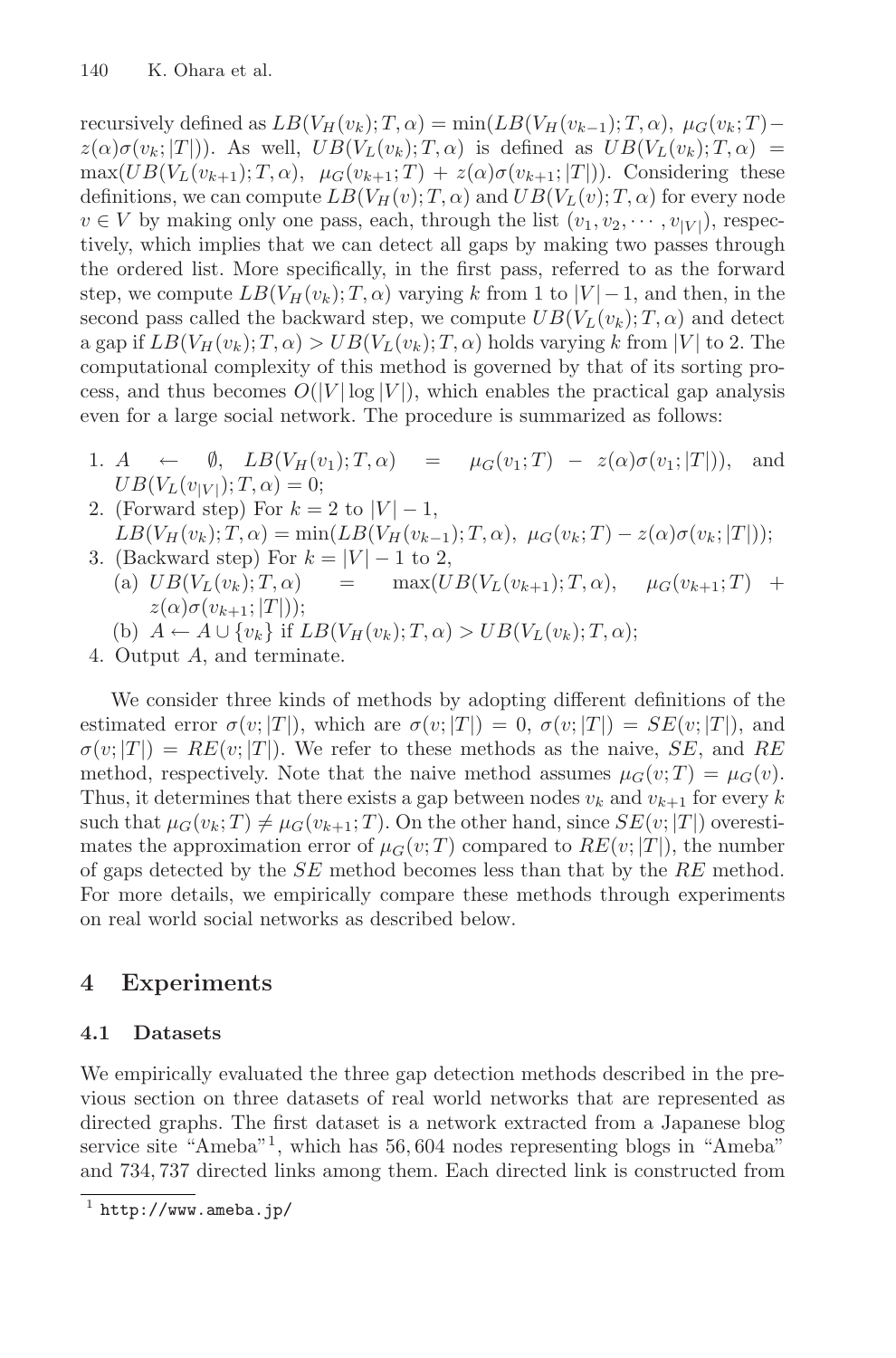

**Fig. 1.** Centrality values and their standard deviations of the top 1, 000 nodes in descending order of the true value of each centrality in the Ameblo, Cosme, and Enron networks

blog u to blog v if blog u is registered as a favorite one in blog v. We refer to this network as the Ameblo network. The second one is a network extracted from a Japanese word-of-mouth communication site for cosmetics, "@cosme"<sup>2</sup>, consisting of 45, 024 nodes representing its users and 351, 299 directed links, in which a link  $(u, v)$  means that user v registers user u as her favorite one. We refer to this directed network as the Cosme network. The last one is a network derived from the Enron Email Dataset [9], which has 19, 603 nodes and 210, 950 links. In this network, a node is an email address that appears in the dataset as either a sender or a recipient, while a directional link  $(u, v)$  between two email addresses u and v means that u sent an email to v. We refer to this directed network as the Enron network. These three networks are not very huge, but large enough to investigate the basic performance of the three methods from various angles. We thus simply use the standard deviation  $\sigma$  derived from S to compute the resampling and standard errors.

Figures 1(a) to 1(c) show the top 1,000 nodes in descending order of true value of the closeness centrality in the Ameblo, Cosme, and Enron networks, respectively, while Figures  $1(d)$  to  $1(f)$  show the top 1,000 nodes in descending order of true value of the betweenness centrality for the same three networks. We only plotted the top 1,000 nodes because we are interested in nodes having high centrality values. In each figure, the horizontal axis indicates the values of corresponding centrality, and the vertical axis shows its standard

http://www.cosme.net/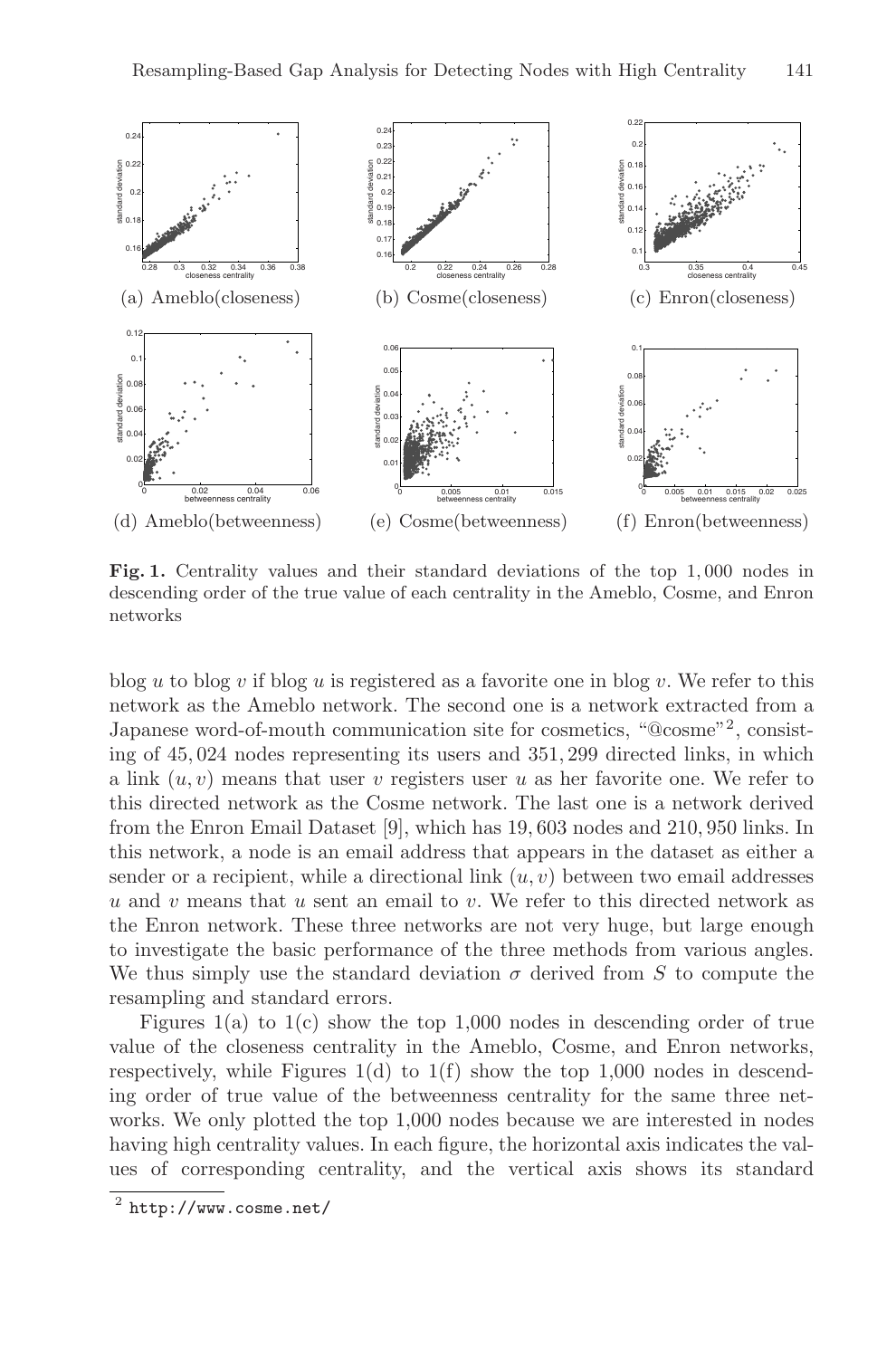deviation defined as  $\sigma_{\mu_G}(u) = \sqrt{(|V| - 1)^{-1} \sum_{v \in V, v \neq u} (f_u(v) - \mu_G(u))^2}$ , where  $\mu_G(u)$  sands for either  $cls_G(u)$  or  $btw_G(u)$ , and  $f_u(v)$  is  $1/spl_G(u, v)$  for  $cls_G(u)$ and  $btw_G(u; v)/(|V| - 2)$  for  $btw_G(u)$ . From these figures, we can observe that higher-ranked nodes in each centrality measure are distinguishable from each other in every network because of their distinctive values of the centrality, while it looks hard to do the same for lower-ranked nodes. This tendency can be found more clearly in the plots for the betweenness centrality in which nodes are scattered over a larger area. From these observations, we can expect that it is harder to detect gaps that exist between lower-ranked nodes compared to the ones between higher-ranked nodes and that more gaps can be detected for the betweenness centrality than for the closeness centrality.

#### **4.2 Results**

We applied the naive,  $SE$ , and  $RE$  methods to the three networks mentioned above for the closeness and betweenness centralities, and examined the number of gaps they detected and how many gaps among them were correct. A correct gap is the one that the resulting upper half set  $V_H(v_k;T)$  corresponds exactly to the true upper half set that is a set of the top  $k$  nodes in the descending order of the true centrality value. In this experiment, we adopted the confidence level of 95% ( $\alpha = 0.05$ ) as a typical one and fixed it, while we varied the coverage  $|T|/|V|$  from 0.01 to 1.00 by 0.01 points to see how the number of gaps detected changes according to the coverage. More precisely, we randomly sampled nodes from  $V$  without replacement, added it to the subset  $T$  one by one, and counted the number of gaps detected and the number of gaps correctly detected each time the coverage increases by 0.01. Since we are interested in nodes having a high centrality value, we considered only the top  $K$  nodes in descending order of the estimated value of the corresponding centrality at each coverage. We repeated this process  $R = 1,000$  times and computed the average over them.

Figure 2 shows the results for the closeness centrality in the case of  $K = 100$ . The horizontal axis means the coverage, and the vertical axis means the number of gaps. The blue solid line and the red broken line represent the number of gaps detected and the number of gaps incorrectly detected by the corresponding method, respectively, which are defined as follows:

$$
(\# \text{ of gaps detected}) \frac{1}{R} \sum_{r=1}^{R} \frac{|A(c,r)|}{|A_{nv}(c,r)|} \times K
$$
 (6)

$$
(\# \text{ of gaps incorrectly detected}) \frac{1}{R} \sum_{r=1}^{R} \frac{|A(c,r) \setminus A^*(c,r)|}{|A_{nv}(c,r)|} \times K,
$$
 (7)

where  $A(c, r)$  is the set of nodes corresponding to gaps, *i.e.*, A in the algorithm in Section 3 detected by the respective method at coverage  $c$  in the r-th iteration, while  $A^*(c, r)$  is the set of nodes correctly detected among them. It is noted that since some of the top  $K$  nodes may have the same estimation, these numbers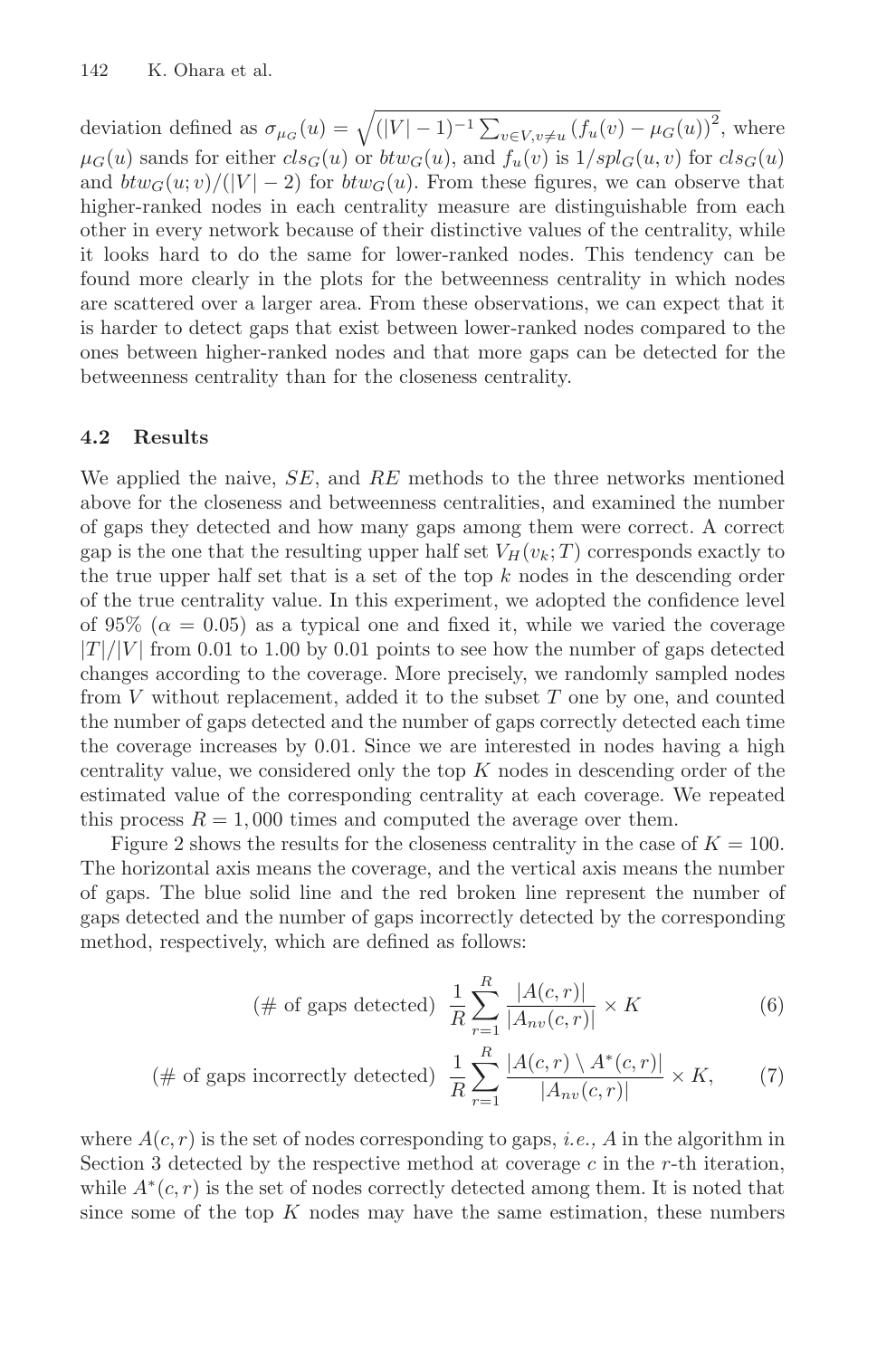

**Fig. 2.** Fluctuation of the number of gaps detected by the naive, SE, and RE methods as a function of the coverage for the top  $K = 100$  nodes in descending order of the estimated value of the *closeness* centrality in the Ameblo, Cosme, and Enron networks

are normalized by the number of gaps detected by the naive method  $|A_{nv}(c, r)|$ that corresponds to the number of node pairs  $v_i$  and  $v_{i+1}$  having different estimations. Thus, the blue solid line for the naive method always exhibits the best performance  $(=K)$ .

From these results, it is found that although the number of gaps incorrectly detected by the naive method decreases as the coverage becomes larger, it is much larger than the ones by the other two methods that are almost exactly 0. Whereas, the number of gaps detected either by the  $SE$  or  $RE$  method is very small compared to the one by the naive method. Especially, the number of gaps detected by the SE method increases only a very little even if the coverage becomes closer to 1.0. On the other hand, the number of gaps detected by th  $RE$  method is slightly larger than the one by the  $SE$  method while the coverage is small, but it rapidly increases at around  $c = 0.9$  and finally becomes 100 while the number of gaps incorrectly detected remains almost 0. This difference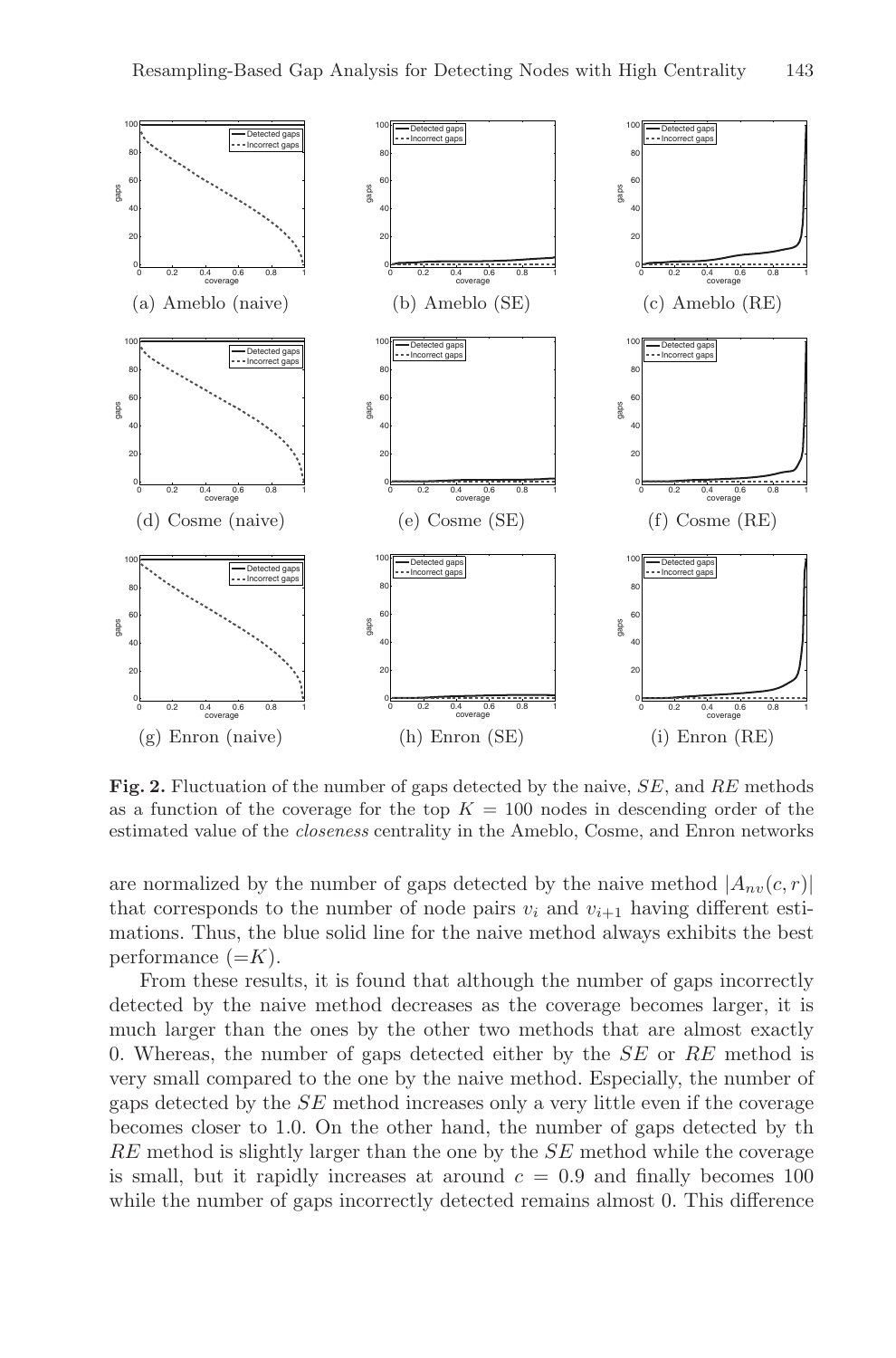

**Fig. 3.** Fluctuation of the number of gaps detected by the naive, SE, and RE methods as a function of the coverage for the top  $K = 100$  nodes in descending order of the estimated value of the *betweenness* centrality in the Ameblo, Cosme, and Enron networks

comes from their nature that the resampling error  $RE(v; |T|)$  converges to 0 as |T| approaches to |V|, while the standard error  $SE(v; |T|)$  does not. These tendencies are also observed in the results for the betweenness centrality shown in Fig. 3.

Next, we examined in the cases of  $K = 10$  and 1,000. Due to the page limitation, we will show only the results for the Ameblo network here, but we observed the same tendencies for the others. Figures 4 and 5 show the results for the closeness centrality and for the betweenness centrality, respectively. From Figs. 4(a) and 5(a), the number of gaps incorrectly detected by the naive method is relatively small compared to the results for  $K = 100$  although it is still larger than the ones by the other methods that are almost 0 in this case, too. This is because the higher-ranked nodes in the true centrality value are distinguishable as shown in Fig. 1. Due to the same reason, the number of gaps detected either by the SE or RE method is relatively large compared to the case of  $K = 100$ .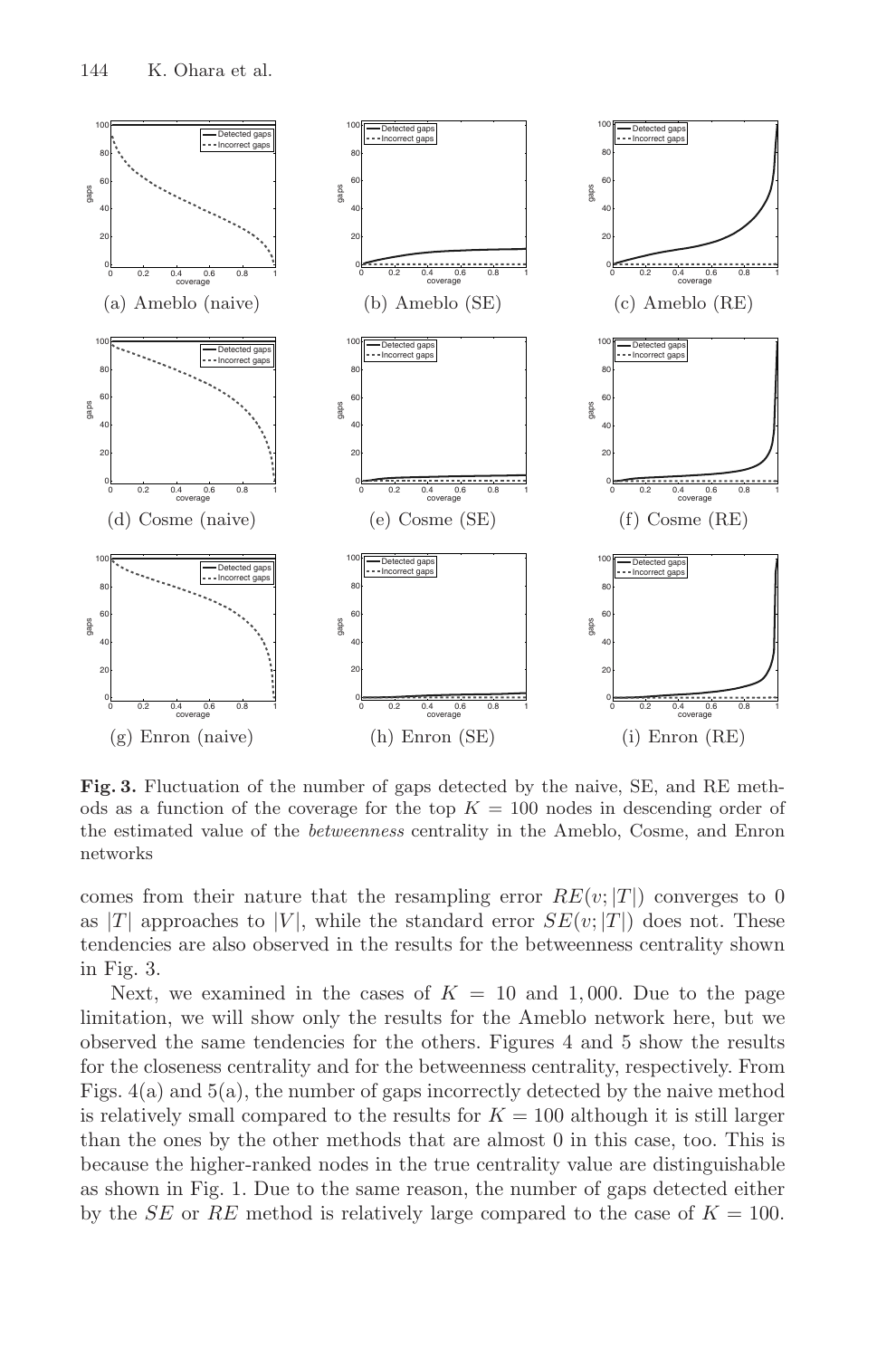

**Fig. 4.** Fluctuation of the number of gaps detected by the naive, SE, and RE methods as a function of the coverage for the top  $K = 10$  and  $K = 1,000$  nodes in descending order of the estimated value of the *closeness* centrality in the Ameblo network



**Fig. 5.** Fluctuation of the number of gaps detected by the naive, SE, and RE methods as a function of the coverage for the top  $K = 10$  and  $K = 1,000$  nodes in descending order of the estimated value of the *betweenness* centrality in the Ameblo network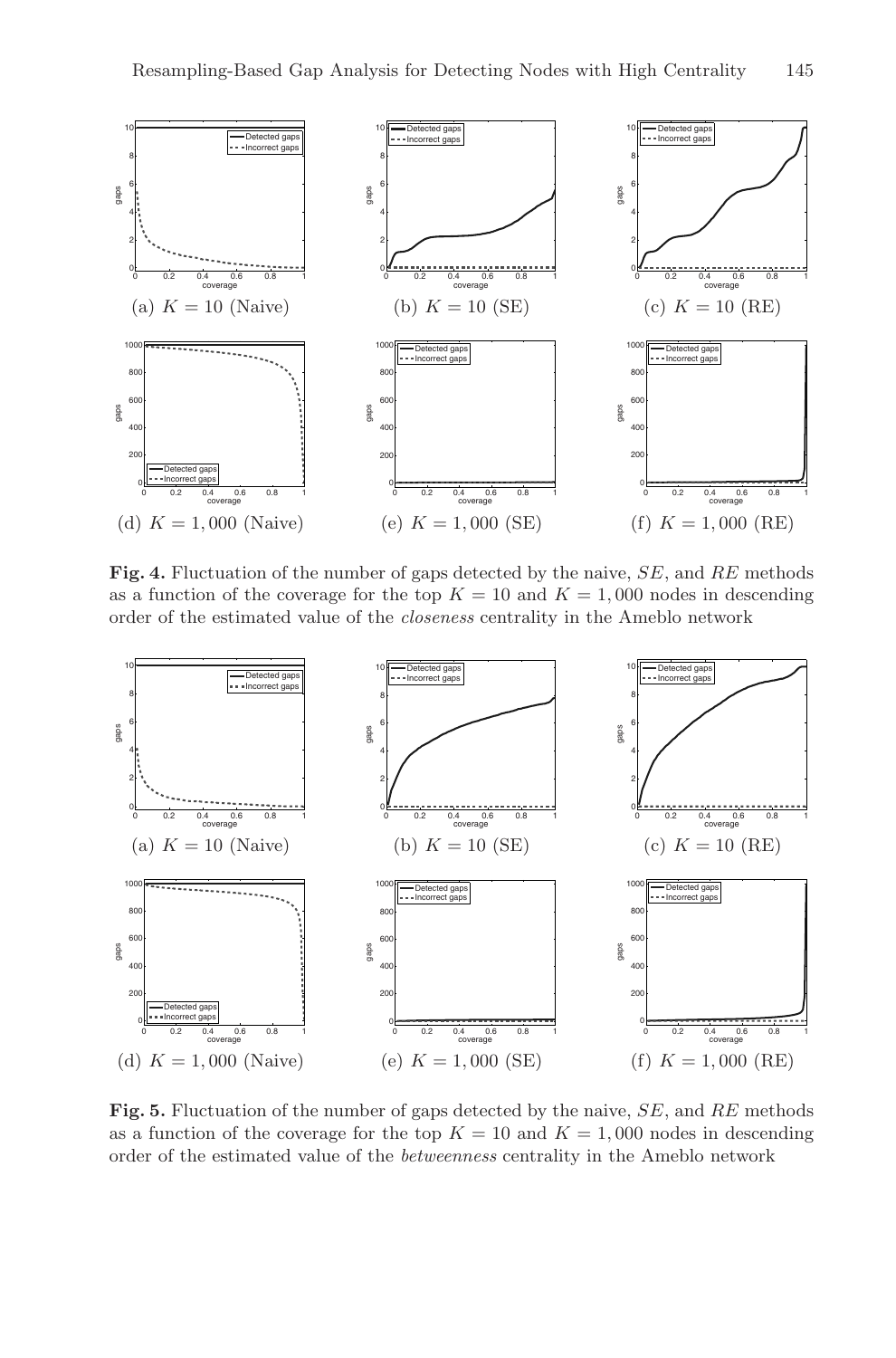It is more clearly found that the RE method can correctly detect more gaps than the  $SE$  method does at the same coverage by comparing Figs. 4(b) and  $4(c)$  for the closeness centrality, and by comparing Figs. 5(b) and 5(c) for the betweenness centrality. Furthermore, as expected above, by comparing Figs. 4(b) and 5(b), we can observe that the number of gaps detected by the SE method for the betweenness centrality is larger than that for the closeness centrality. The similar tendency can be observed for the  $RE$  method from Figs.  $4(c)$  and  $5(c)$ . On the other hand, we can observe from the results for  $K = 1,000$  that the number of gaps incorrectly detected by the naive method is relatively large, and the number of gaps detected by the other methods is relatively small, compared to the other results. This result demonstrates our expectation that it is harder to correctly detect gaps that exist between lower-ranked nodes.

To summarize the above results, the naive method is not reliable for a large  $K$ . It can detect many gaps correctly for a small  $K$ , say 10, but it detects incorrect gaps if the coverage is low. This is not desirable as a means to reduce the computational cost for detecting nodes having a high centrality value. On the other hand, the SE and RE methods satisfactorily detect gaps correctly regardless of the value of coverage. The SE method is more conservative by overestimating the error margin and less useful than the RE method in terms of the number of gaps detected at the same coverage. Note that although the number of gaps detected by the RE method is limited for a low coverage, the resulting gaps are more likely to appear between nodes having a high centrality value, which is desirable for us to detect important nodes in a network.

# **5 Conclusion**

In this paper, we addressed a problem of identifying nodes having a high centrality value in a social network based only on its approximation derived from a limited number of sampled nodes. To this end, we focused on confidence intervals of true centrality value for each node, and considered detecting gaps that divide a set of nodes into two groups so that any node in one group has a higher centrality value than any one in another does with a given confidence level. To estimate confidence intervals as accurately as possible, we employed the resampling-based framework for estimation of the approximation error, and devised an algorithm that can efficiently detect gaps whose computational complexity is  $O(|V|log|V|)$ for the number of nodes in a network,  $|V|$ , which is much less than  $O(|V|^3)$ of the straightforward approach. Through extensive experiments on three real world social networks for the closeness and betweenness centralities, we empirically confirmed that the proposed method can correctly detect gaps that exist between high-ranked nodes with the confidence level of 95% even for a partial network whose coverage is small, say 0.2, and can detect more gaps compared to the one that uses the standard error to estimate confidence intervals at the same coverage ratio. Especially, the ratio of gaps incorrectly detected to the total number of detected gaps is almost 0 for both the methods. It is noted that the method we proposed is not only specific to identification of nodes having a high